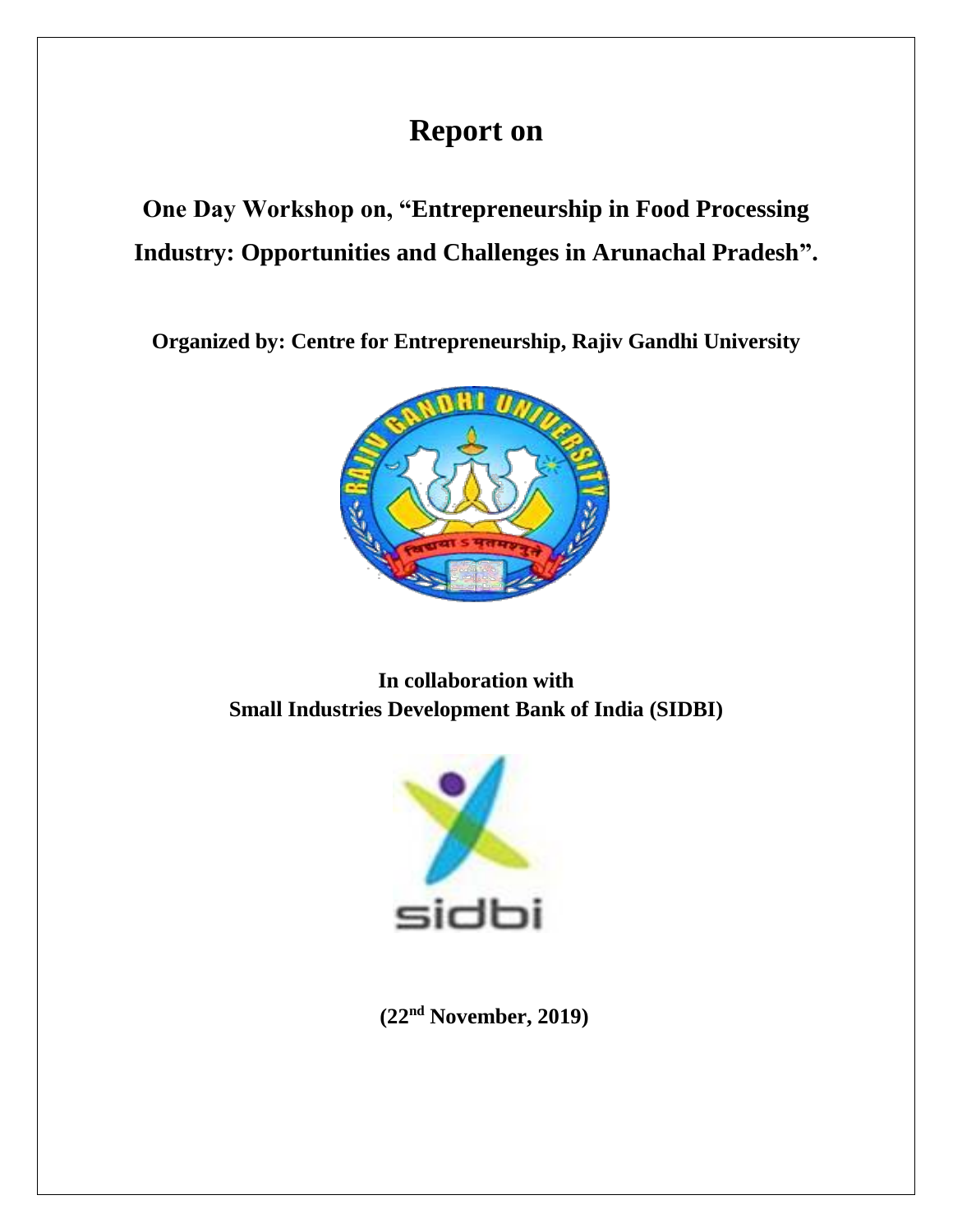## **Chief Patron**



**Prof. Saket Kushwaha Vice Chancellor Rajiv Gandhi University**

**Patron Patron Patron**



**Prof. Amitava Mitra Pro-Vice Chancellor Rajiv Gandhi University**



**Prof. Tamo Riba Registrar Rajiv Gandhi University**



**Prof. Tasi Kaye Chairman Advisory Committee Centre for Entrepreneurship Rajiv Gandhi University**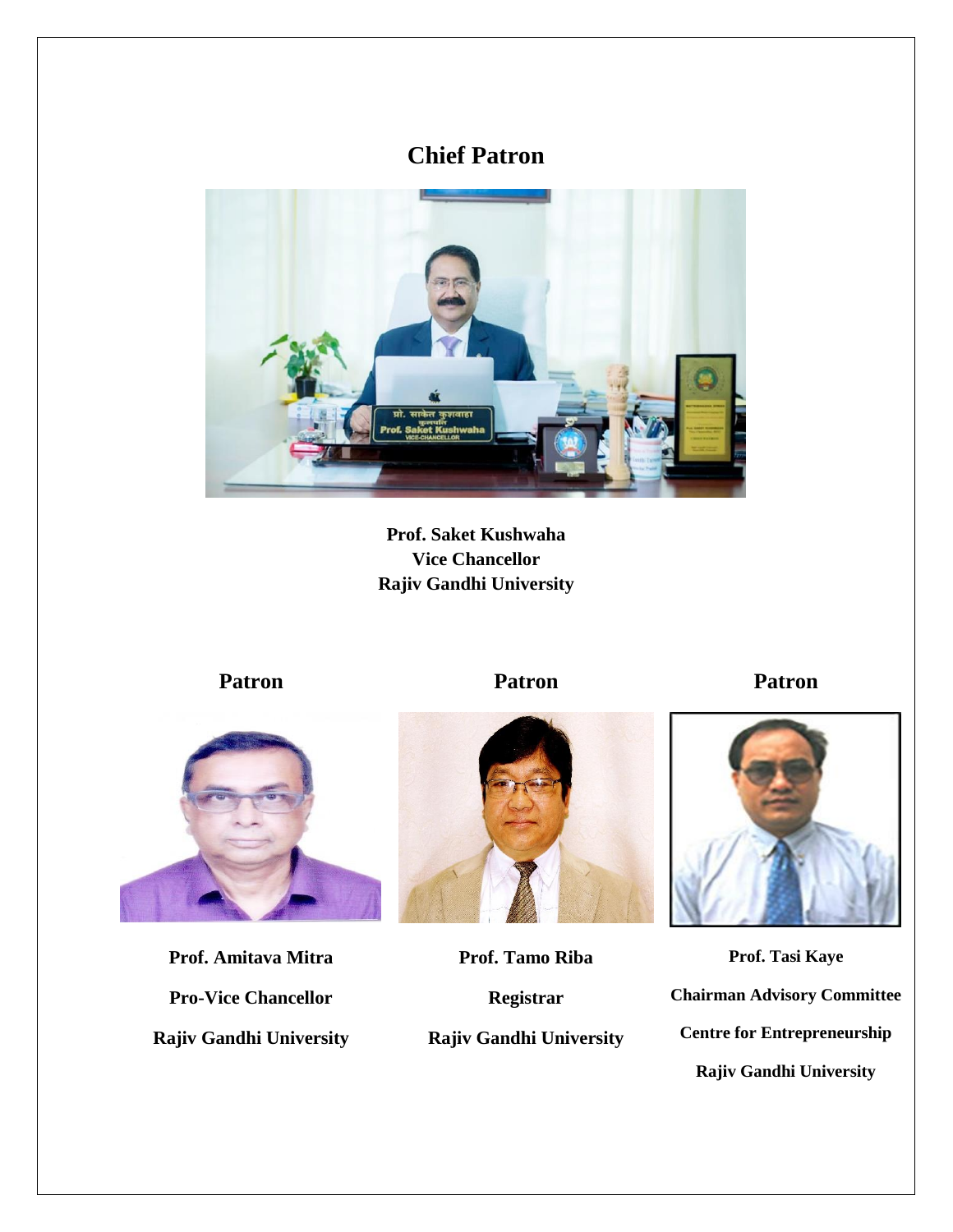### **Entrepreneurship in Food Processing Industry: Opportunities and Challenges in Arunachal Pradesh**

### **22nd November, 2019**

#### **Introduction**

Entrepreneurship is one of the key engines of economic growth in a region. To stimulate growth via entrepreneurship, creating entrepreneurship ecosystem is a key part of the exercise. Bangalore city is considered to have a vibrant entrepreneurship ecosystem. The entrepreneurship ecosystem is built around technology and other related areas. An entrepreneurship ecosystem must be built around the routines, cultures and socioeconomic conditions of the region. One such area is in the field of agriculture and horticulture sector. Entrepreneurs must find innovative solutions to add value to the basic products of agriculture and horticulture. Therefore, food processing technology provides us with immense promises for new solutions and new startups. Mrs Hage Oka of Spice Ziro is the forefront of this journey. This workshop was initiated to start the discourse on creating awareness, opportunities and challenges relating to food processing startups in Arunachal. Small Industries Development Bank of India (SIDBI) has been actively encouraging entrepreneurship in Arunachal Pradesh. The Centre of Entrepreneurship with SIDBI have collaborated to start an entrepreneurship club here in the university, called

Sawavalamban Club. This workshop was the first of series of workshops that has been planned for the year ahead.

#### **Objectives**

- **1.** Create awareness of entrepreneurship as a career
- **2.** Explore entrepreneurship opportunities in food processing industry in Arunachal Pradesh
- 3. Provide interactive session with entrepreneurs in the field.

**Audience:** Rajiv Gandhi University students.

**Workshop Content:** The workshop was organized for an interactive session with an entrepreneur in the field of food processing in Arunachal Pradesh. Mrs. Hage Oka of Spice Ziro, lead the sessions with participants asking several questions related to food processing in Arunachal Pradesh

**Outcome**: The participants were exposed to the issues regulations, food safety, product development, legal issues, marketing, financing and start-up issues in food processing in Arunachal Pradesh.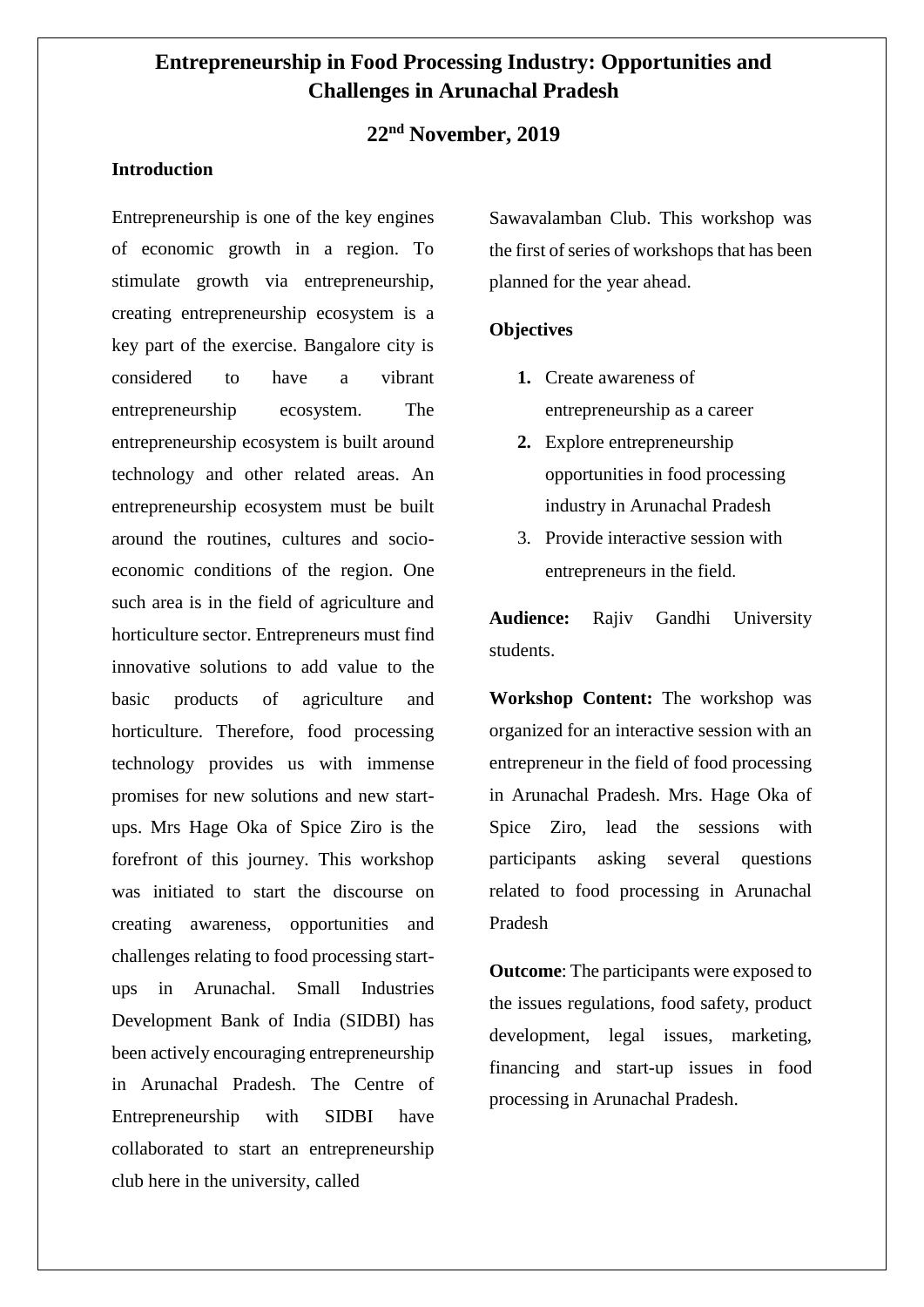# **A Few Moments from the Workshop**



*Prof. Saket Kushwaha, Vice Chancellor, RGU on the podium*



*Participants in the workshop*